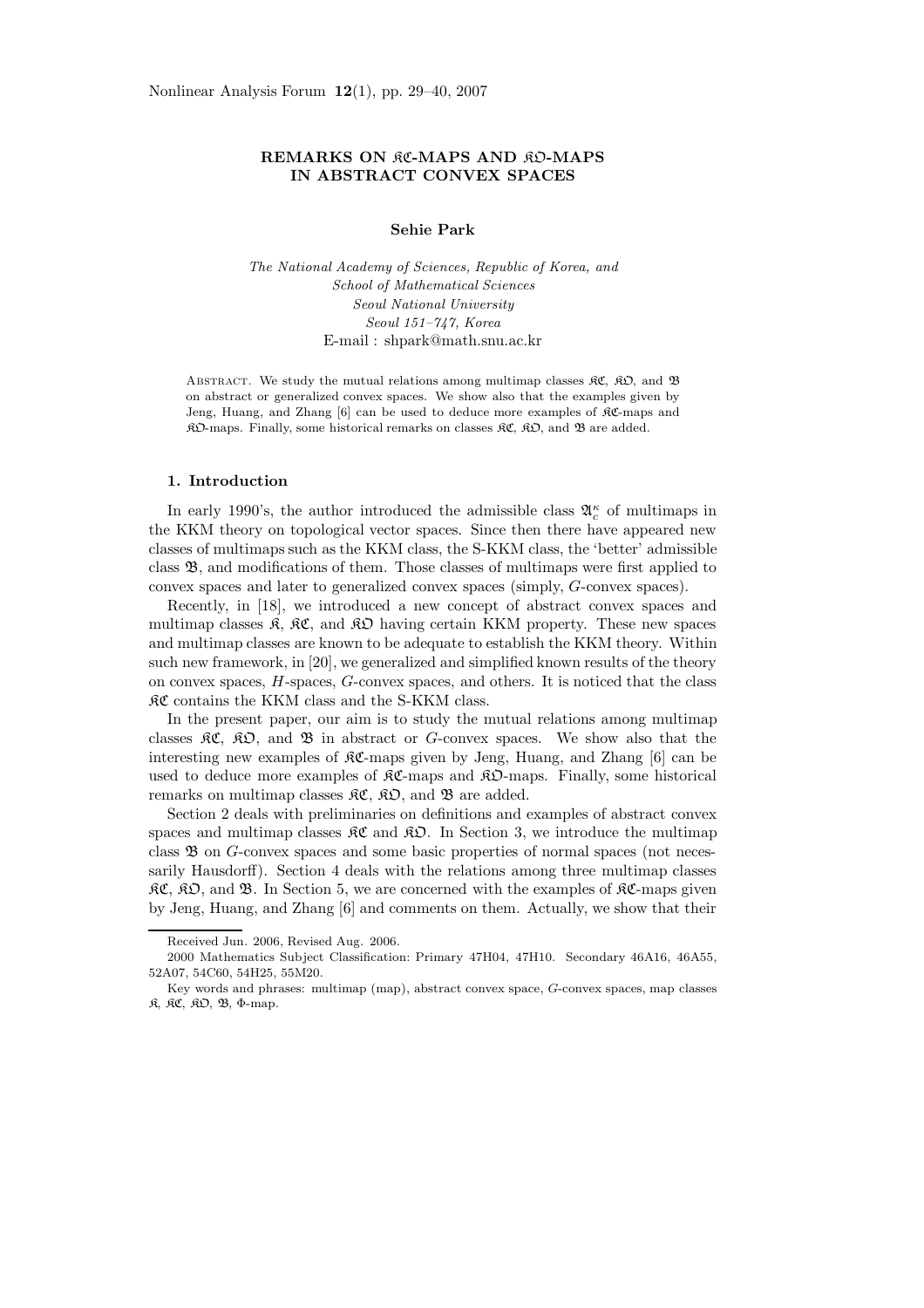examples can be used to deduce more examples of  $\mathcal{RC}\text{-maps}$  and  $\mathcal{RD}\text{-maps}$ . Finally, Section 6 deals with historical remarks on multimap classes  $\mathfrak{RC}$ ,  $\mathfrak{RD}$ , and  $\mathfrak{B}$ .

### **2. Abstract convex spaces and multimap classes** KC **and** KO

This section is concerned with definitions and examples of abstract convex spaces and multimap classes  $\mathfrak{RC}$  and  $\mathfrak{RD}$ .

Let  $\langle D \rangle$  denote the set of all nonempty finite subsets of a set *D*.

**Definitions.** An abstract convex space  $(E, D; \Gamma)$  consists of a nonempty set *E*, a nonempty set *D*, and a multimap  $\Gamma : \langle D \rangle \to E$  with nonempty values. We may denote  $\Gamma_A := \Gamma(A)$  for  $A \in \langle D \rangle$ .

For any  $D' \subset D$ , the *Γ-convex hull* of  $D'$  is denoted and defined by

$$
co_{\Gamma} D' := \bigcup \{ \Gamma_A \mid A \in \langle D' \rangle \} \subset E.
$$

[ co is reserved for the convex hull in topological vector spaces.] A subset *X* of *E* is called a  $\Gamma$ -convex subset of  $(E, D; \Gamma)$  relative to  $D'$  if for any  $N \in \langle D' \rangle$ , we have  $\Gamma_N \subset X$ , that is, co<sub>Γ</sub> $D' \subset X$ .

When  $D \subset E$ , the space is denoted by  $(E \supset D; \Gamma)$ . In such case, a subset *X* of *E* is said to be Γ-convex if, for any  $A \in \langle X \cap D \rangle$ , we have  $\Gamma_A \subset X$ . In case  $E = D$ , let  $(E; \Gamma) := (E, E; \Gamma).$ 

If *E* is given a topology, then the abstract convex space  $(E, D; \Gamma)$  is called an abstract convex topological space.

Examples of abstract convex spaces are given in [18,20].

**Definitions.** Let  $(E, D; \Gamma)$  be an abstract convex space and *Z* a set. For a multimap  $F: E \to Z$  with nonempty values, if a multimap  $G: D \to Z$  satisfies

$$
F(\Gamma_A) \subset G(A) := \bigcup_{y \in A} G(y) \quad \text{for all } A \in \langle D \rangle,
$$

then *G* is called a KKM map with respect to *F*. When  $E = Z$ , a KKM map  $G: D \to E$  is a KKM map with respect to the identity map  $1_F$ .

A multimap  $F: E \to Z$  is called a  $\mathfrak{K}\text{-}map$  if, for any KKM map  $G: D \to Z$  with respect to *F*, the family  ${G(y)}_{y \in D}$  has the finite intersection property. We denote

$$
\mathfrak{K}(E, Z) := \{ F : E \multimap Z \mid F \text{ is a } \mathfrak{K}\text{-map} \}.
$$

Similarly, when  $Z$  is a topological space, a  $\mathcal{RC}$ -map is defined for closed-valued maps *G*, and a  $\mathcal{R}D$ -map for open-valued maps *G*. In this case, we have

$$
\mathfrak{K}(E,Z) \subset \mathfrak{KC}(E,Z) \cap \mathfrak{KD}(E,Z).
$$

Note that if *Z* is discrete then three classes  $\mathfrak{K}, \mathfrak{K}\mathfrak{C}$ , and  $\mathfrak{K}\mathfrak{D}$  are identical.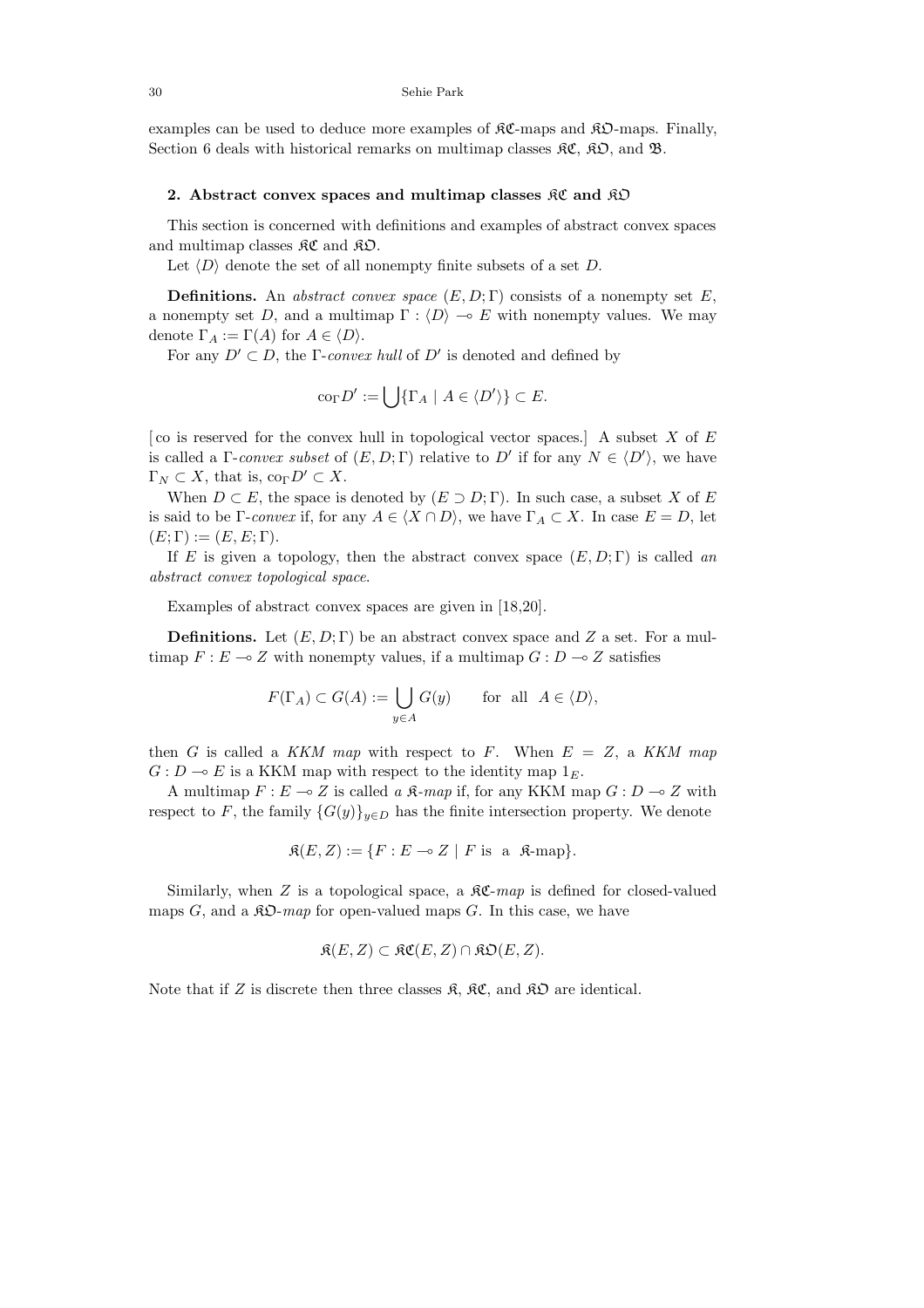**Examples 2.1.** Every abstract convex space in our sense has a map  $F \in \mathcal{R}(E, Z)$ for any nonempty set *Z*. In fact, for each  $x \in E$ , choose  $F(x) := Z$  or  $F(x) := \{z_0\}$ for some  $z_0 \in Z$ .

The following is a typical example of abstract convex spaces:

**Definition.** A generalized convex space or a *G*-convex space (*X, D*; Γ) consists of a topological space X, a nonempty set D, and a multimap  $\Gamma : \langle D \rangle \to X$  such that for each  $A \in \langle D \rangle$  with the cardinality  $|A| = n + 1$ , there exists a continuous function  $\phi_A : \Delta_n \to \Gamma(A)$  such that  $J \in \langle A \rangle$  implies  $\phi_A(\Delta_J) \subset \Gamma(J)$ .

Here,  $\Delta_n$  is the standard *n*-simplex with vertices  $\{e_i\}_{i=0}^n$ , and  $\Delta_J$  the face of  $\Delta_n$ corresponding to  $J \in \langle A \rangle$ ; that is, if  $A = \{a_0, a_1, \ldots, a_n\}$  and  $J = \{a_{i_0}, a_{i_1}, \ldots, a_{i_k}\}$ *A*, then  $\Delta J = \text{co}\{e_{i_0}, e_{i_1}, \ldots, e_{i_k}\}.$ 

We have established a large amount of literature on *G*-convex spaces; see [19,20] and references therein.

Consider the following condition for a *G*-convex space  $(X \supset D; \Gamma)$  as in [20]:

(\*)  $\Gamma_{\{x\}} = \{x\}$  for each  $x \in D$ ; and, for each  $N \in \langle D \rangle$  with the cardinality  $|N| =$ *n* + 1, there exists a continuous function  $\phi_N : \Delta_n \to \Gamma_N$  such that  $\phi_N(\Delta_n) = \Gamma_N$ and that  $J \in \langle N \rangle$  implies  $\phi_N(\Delta_J) = \Gamma_J$ .

**Definition.** For an abstract convex topological space  $(E, D; \Gamma)$ , the KKM principle is the statement  $1_E \in \mathfrak{RC}(E,E) \cap \mathfrak{RO}(E,E)$ . A KKM space is an abstract convex topological space satisfying the KKM principle.

**Examples 2.2.** Even for generalized convex spaces  $(X, D; \Gamma)$ , in general, the identity map  $1_X \notin \mathfrak{K}(X,X)$ . We give examples of KKM spaces as follows:

1. If  $X = \Delta_n$  is an *n*-simplex, *D* is the set of its vertices,  $\Gamma = \infty$  is the convex hull operation, then the celebrated KKM principle says that  $1_X \in \mathfrak{RC}(X,X)$ . Later, it is known that  $1_X \in \mathfrak{K} \mathfrak{O}(X,X)$ .

2. If *D* is a nonempty subset of a topological vector space (simply, t.v.s.) *E* (not necessarily Hausdorff), Fan's KKM lemma [5] says that  $1_E \in \mathcal{RC}(E, E)$ .

3. If *X* is a subset of a vector space,  $D \subset X$  such that co  $D \subset X$ , and each  $\Gamma_A$  is the convex hull of  $A \in \langle D \rangle$  equipped with the Euclidean topology, then  $(X, D; \Gamma)$  is called a *convex space*. When  $X = D$  is convex, this concept reduces to the one due to Lassonde; see [18]. Note that any convex subset of a t.v.s. is a convex space, but not conversely.

Note that a convex space  $(X \supset D; \Gamma)$  satisfies the condition  $(*)$ .

4. For a *G*-convex space  $(X, D; \Gamma)$ , we showed that  $1_X \in \mathfrak{RC}(X, X) \cap \mathfrak{RO}(X, X)$ . Moreover, for a topological space *Z*, we noted that if  $F: X \to Z$  is a continuous single-valued map or if  $F : X \to Z$  has a continuous selection, then  $F \in \mathcal{RC}(X, Z) \cap Z$  $\mathfrak{KO}(X,Z).$ 

For further examples and references, see [18,20]. Recently, it is known that the class of KKM spaces properly contains *G*-convex spaces.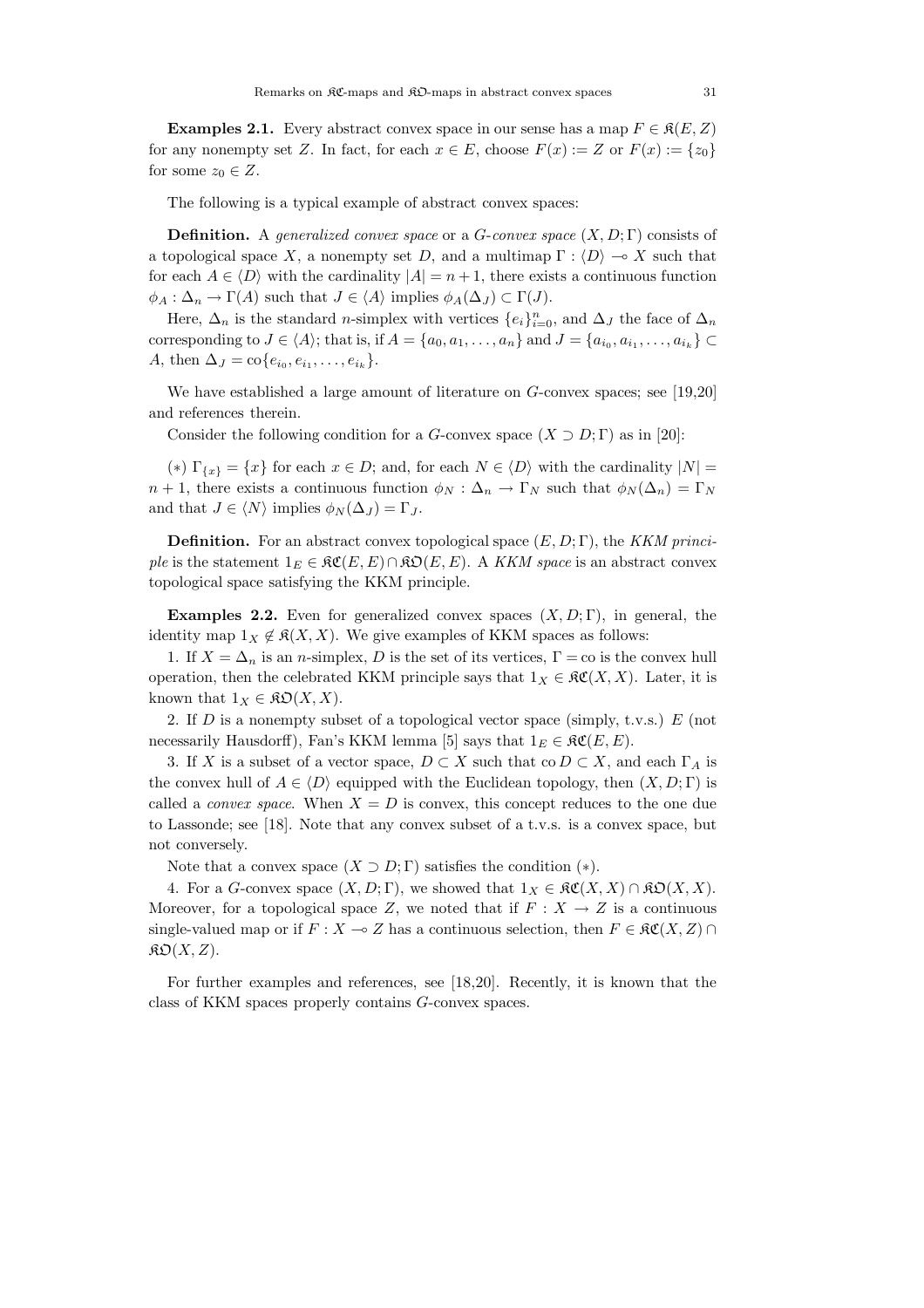## **3. Multimap classes** B

In this section, we introduce the class  $\mathfrak{B}$  on *G*-convex spaces and some basic properties of normal spaces (not necessarily Hausdorff).

**Definition.** Let (*X, D*; Γ) be a *G*-convex space and *Z* a topological space. The better admissible class  $\mathfrak{B}$  of multimaps from *X* into *Z* is defined as follows:

 $F \in \mathfrak{B}(X,Z) \iff F : X \multimap Z$  is a map such that for any  $N \in \langle D \rangle$  with the cardinality  $|N| = n + 1$  and any continuous function  $p : F(\Gamma_N) \to \Delta_n$ , the composition

$$
\Delta_n \xrightarrow{\phi_N} \Gamma_N \xrightarrow{F|_{\Gamma_N}} F(\Gamma_N) \xrightarrow{p} \Delta_n
$$

has a fixed point. Note that  $\Gamma_N$  can be replaced by the compact set  $\phi_N(\Delta_n)$ .

We give some subclasses of  $\mathfrak B$  as follows:

**Examples 3.1.** For topological spaces *X* and *Y*, an *admissible* class  $\mathfrak{A}_{c}^{\kappa}(X, Y)$ of maps  $F: X \to Y$  is one such that, for each nonempty compact subset K of X, there exists a map  $G \in \mathfrak{A}_c(K,Y)$  satisfying  $G(x) \subset F(x)$  for all  $x \in K$ ; where  $\mathfrak{A}_c$ consists of finite compositions of maps in a class  $\mathfrak A$  of maps satisfying the following properties:

- (i)  $\mathfrak A$  contains the class  $\mathbb C$  of (single-valued) continuous functions;
- (ii) each  $T \in \mathfrak{A}_c$  is u.s.c. with nonempty compact values; and
- (iii) for any polytope *P*, each  $T \in \mathfrak{A}_c(P, P)$  has a fixed point, where the intermediate spaces are suitably chosen.

Here, a polytope  $P$  is a homeomorphic image of a standard simplex.

Subclasses of the admissible class  $\mathfrak{A}^{\kappa}_{c}$  are classes of continuous functions  $\mathbb{C}$ , the Kakutani maps K (with convex values and codomains are convex spaces), the Aronszajn maps M (with  $R_\delta$  values), the acyclic maps V (with acyclic values), the Powers maps  $V_c$  (finite compositions of acyclic maps), the O'Neill maps  $N$  (continuous with values of one or *m* acyclic components, where *m* is fixed), the approachable maps A (whose domains and codomains are uniform spaces), admissible maps of Górniewicz, *σ*-selectionable maps of Haddad and Lasry, permissible maps of Dzedzej, the class  $\mathbb{K}^{\sigma}_c$  of Lassonde, the class  $\mathbb{V}^{\sigma}_c$  of Park et al., approximable maps of Ben-El-Mechaiekh and Idzik, and many others.

Note that for a *G*-convex space  $(X, D; \Gamma)$  and any space *Y*, an admissible class  $\mathfrak{A}_c^{\kappa}(X,Y)$  is a subclass of  $\mathfrak{B}(X,Y)$  with some possible exceptions such as Kakutani maps; see [21]. Some examples of maps in B not belonging to A*<sup>κ</sup> <sup>c</sup>* were known; for example, the connectivity map due to Nash and Girolo; see [14].

**Examples 3.2.** We give a general definition of Kakutani maps as follows: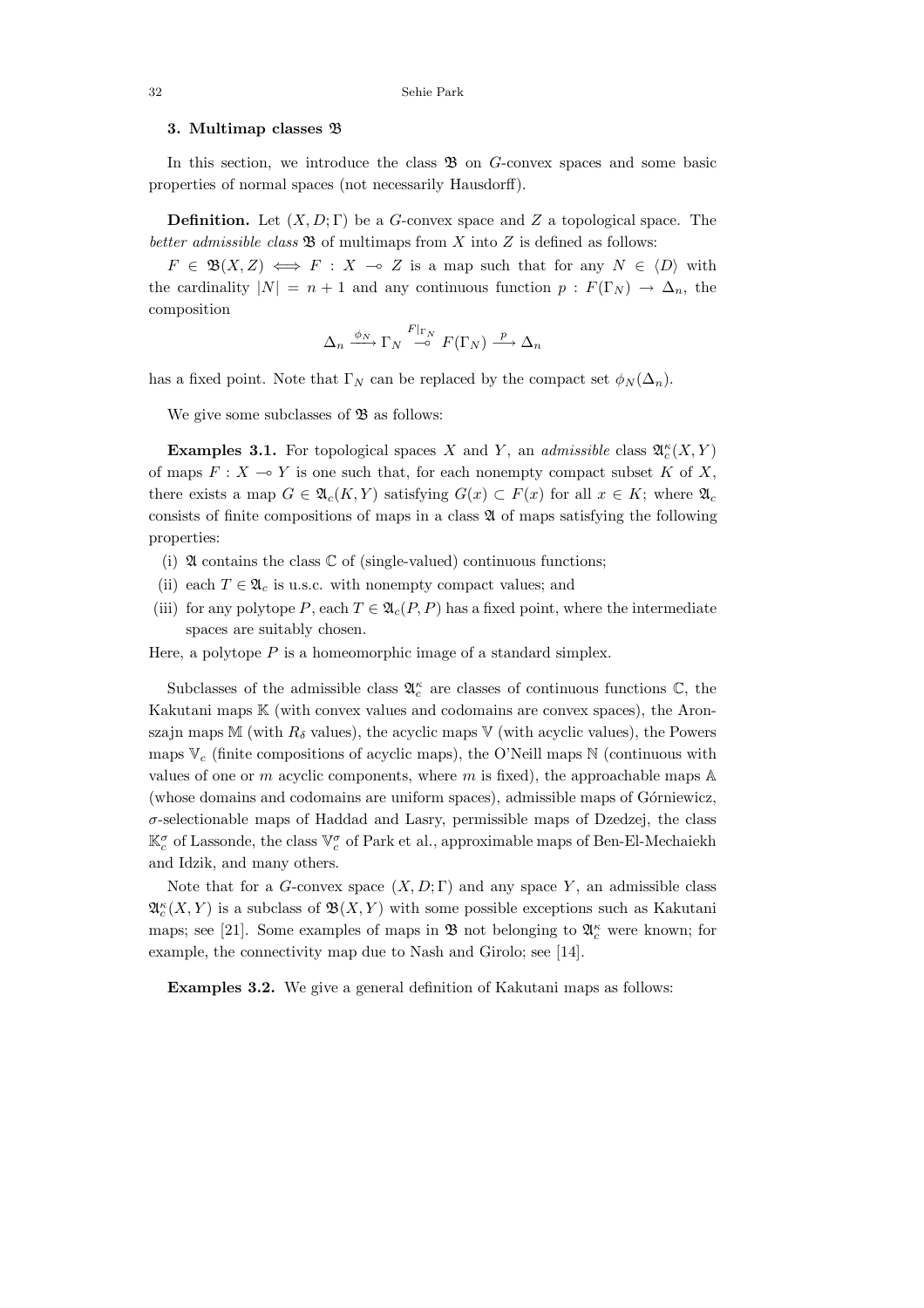**Definition.** Let *Y* be a topological space and  $(X \supset D; \Gamma)$  a *G*-convex space. A map  $F: Y \longrightarrow X$  is called a Kakutani map if it is u.s.c. and has nonempty compact Γ-convex values.

For Kakutani maps the following are known [21]:

(1) Let  $(X, D; \Gamma)$  be a *G*-convex space and  $(Y \supset D'; \Sigma)$  a Hausdorff *LG*-space. If  $F: X \to Y$  is a Kakutani map, then  $F \in \mathfrak{B}(X, Y) \cap \mathfrak{K}\mathfrak{C}(X, Y)$ .

(2) Let  $(X; \Gamma; \mathcal{U})$  be a locally *G*-convex space. Then any Kakutani map  $F: X \to X$ belongs to  $\mathfrak{B}(X,X)$ .

**Examples 3.3.** An important subclass of  $\mathfrak{B}$  is the class of  $\Phi$ -maps (or Fan-Browder maps) as follows:

**Definition.** Let *Y* be a topological space and (*X, D*; Γ) a *G*-convex space. Then a map  $T: Y \multimap X$  is called a  $\Phi$ -map (or a Fan-Browder map) if there is a map  $S: Y \longrightarrow D$  such that

(i) for each  $y \in Y$ ,  $\operatorname{co}_{\Gamma} S(y) \subset T(y)$  [that is,  $T(y)$  is Γ-convex relative to  $S(y)$ ]; and (ii)  $Y = \bigcup \{ \text{Int } S^{-}(z) \mid z \in D \}.$ 

The following is known [20]:

**Lemma 3.1.** *Let* (*X, D*; Γ) *be a G-convex space and Z a topological space. Then*  $(1)$   $\mathbb{C}(X, Z) \subset \mathfrak{A}_{c}^{\kappa}(X, Z) \subset \mathfrak{B}(X, Z);$ 

 $(2)$  **C**(*X, Z*) ⊂  $\mathfrak{RC}(X, Z) \cap \mathfrak{RO}(X, Z)$ *;* and

(3) [8]  $\mathfrak{A}_{c}^{\kappa}(X, Z) \subset \mathfrak{K}\mathfrak{C}(X, Z) \cap \mathfrak{K}\mathfrak{O}(X, Z)$  *if* Z is Hausdorff.

**Lemma 3.2** [20, Theorem 16]. Let  $(X, D; \Gamma)$  be a *G*-convex space and *Z* a topo*logical space.*

(1) If *Z* is a Hausdorff space, then every compact map  $F \in \mathfrak{B}(X, Z)$  belongs to  $R\mathfrak{C}(X,Z)$ .

(2) *If*  $F : X \to Z$  *is a closed map such that*  $F \phi_N \in \mathcal{RC}(\Delta_n, Z)$  *for any*  $N \in \langle D \rangle$ *with the cardinality*  $|N| = n + 1$ *, then*  $F \in \mathfrak{B}(X, Z)$ *.* 

(3) In the class of closed maps defined on a *G*-convex space  $(X \supset D; \Gamma)$  satisfying *condition* (\*) *into a space Z, a map*  $F \in \mathfrak{RC}(X, Z)$  *belongs to*  $\mathfrak{B}(X, Z)$ *.* 

**Remark.** There are non-closed maps in  $\mathfrak{B}(X,X) \cap \mathfrak{K}\mathfrak{C}(X,X)$  for any *G*-convex space  $(X \supset D; \Gamma)$ ; for example, a Fan-Browder map.

We recall the following properties of normal spaces; see Bourbaki [1] and Lefschetz [9].

**Lemma 3.3.** *A topological space X is normal iff every point-finite open cover*  $U = \{U_\alpha \mid \alpha \in I\}$  of X is shrinkable, that is, an open cover  $V = \{V_\alpha \mid \alpha \in I\}$  exists *such that*  $\overline{V}_{\alpha} \subset U_{\alpha}$  *for each*  $\alpha \in I$ *.* 

**Lemma 3.4.** Let *X* be a normal space and let  $\{A_1, \ldots, A_n\}$  a finite family of *closed subsets of X. Then there exists a* (*"thickening"*) *family of open sets of X such that*  $A_i \subset U_i$  *for all*  $1 \leq i \leq n$ *, and for every*  $\{i_1, \ldots, i_k\} \subset \{1, 2, \ldots, n\}$ *, we have* 

$$
A_{i_1} \cap \cdots \cap A_{i_k} = \emptyset \quad \text{iff} \quad U_{i_1} \cap \cdots \cap U_{i_k} = \emptyset.
$$

The following continuous selection theorem for multimaps with noncompact domain is given in view of [15, Lemma 1]: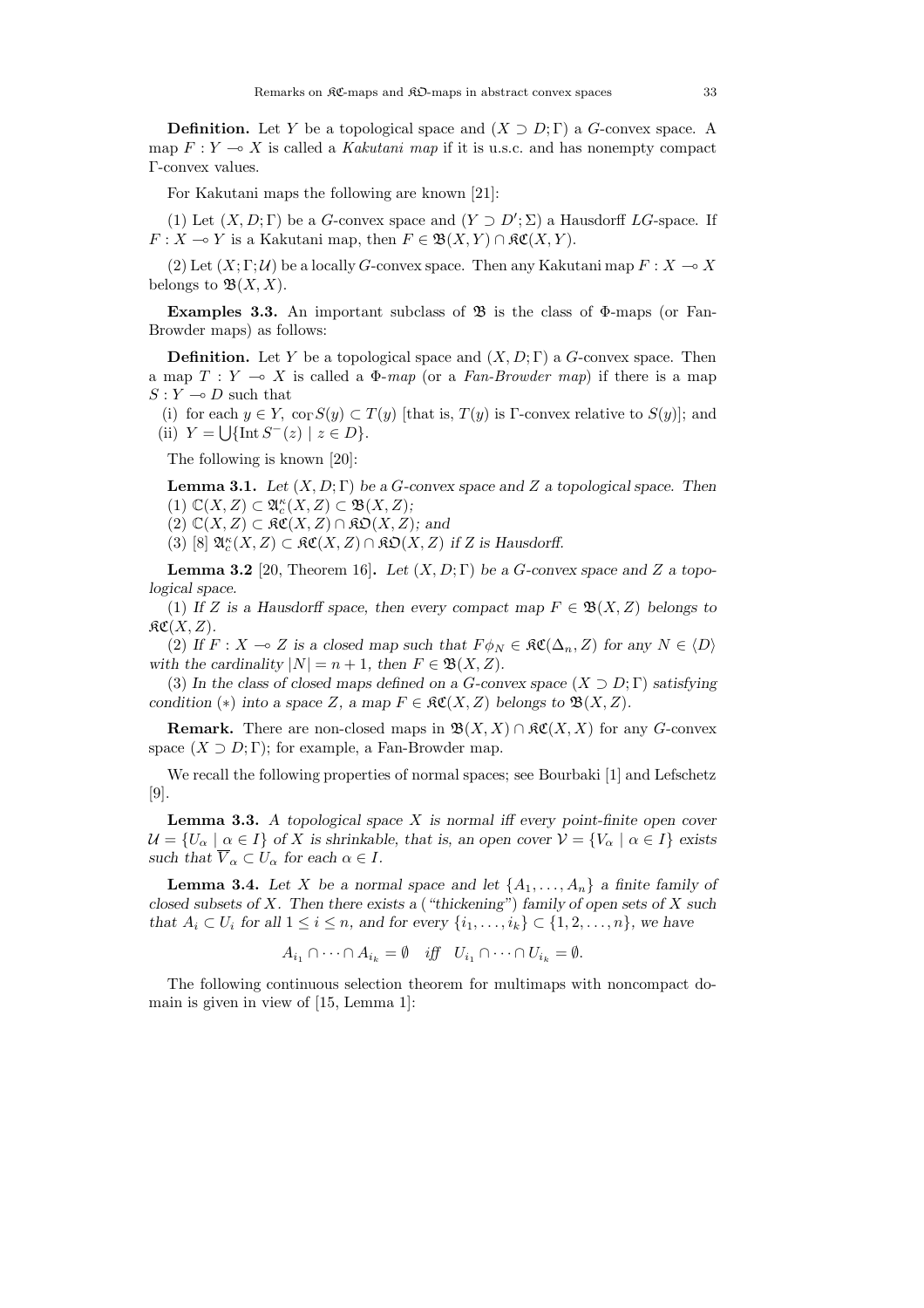34 Sehie Park

**Lemma 3.5.** Let *X* be a normal space,  $(Y, D; \Gamma)$  a *G*-convex space, and *S* : *X*  $\rightarrow$ *D a* map such that  $X = \bigcup \{ \text{Int } S^-(y) \mid y \in A \}$  for some  $A \in \langle D \rangle$ . Then there exists *a continuous function*  $s: X \to \Gamma_A$  *such that*  $s(x) \in \Gamma(A \cap S(x))$  *for all*  $x \in X$ *. In fact, if*  $|A| = n + 1$ *, then*  $s = \phi_A \circ p$ *, where*  $\phi_A : \Delta_n \to \Gamma_A$  *and*  $p : X \to \Delta_n$  *are continuous functions.*

**Proof.** Let  $A := \{y_0, y_1, \ldots, y_n\} \in \langle D \rangle$ . Since *X* is normal, there exists a partition of unity  ${p_i}_{i=0}^n$  subordinated to the open cover  ${\{\text{Int } S^-(y_i)\}}_{i=0}^n$ . Define a continuous function  $p: X \to \Delta_n$  by  $p(x) := \sum_{i=0}^n p_i(x)e_i$ . Let  $s := \phi_A \circ p$  and, for each  $x \in X$ , let  $J_x := \{y_i \mid p_i(x) \neq 0\} \subset A$ . Then

$$
s(x) = \phi_A \circ p(x) = \phi_A(\sum_{y_i \in J_x} p_i(x)e_i) \in \phi_A(\Delta_{J_x}).
$$

Hence, we have

$$
y_i \in J_x \Leftrightarrow p_i(x) \neq 0 \Rightarrow x \in S^-(y_i) \Leftrightarrow y_i \in S(x) \cap A.
$$

So  $s(x) \in \phi_A(\Delta_{J_x}) \subset \Gamma(A \cap S(x))$  for each  $x \in X$ . This completes our proof.

### **4. Relations among multimap classes** KC**,** KO**, and** B

The relations among three multimap classes  $\mathfrak{RC}, \mathfrak{RO},$  and  $\mathfrak{B}$  are investigated in this section.

For topological spaces *X*, *Y* and a map  $F: X \to Y$ , let  $\overline{F}: X \to Y$  be a map defined by  $\overline{F}(x) := \overline{F(x)}$  for all  $x \in X$ .

The following enables us to give lots of examples of  $\Re\mathfrak{C}$ -maps and  $\Re\mathfrak{D}$ -maps:

**Theorem 4.1.** Let  $(E, D; \Gamma)$  be an abstract convex topological space, Z a topo*logical space, and*  $F, F': X \to Z$  *multimaps such that*  $F(x) \subset F'(x)$  *for each*  $x \in X$ *.* 

(1) *If*  $F \in \mathfrak{RC}(E, Z)$ , then  $F' \in \mathfrak{RC}(E, Z)$ . (2) *If*  $F \in \mathfrak{RO}(E, Z)$ *, then*  $F' \in \mathfrak{RO}(E, Z)$ *.* 

(3)  $F \in \mathfrak{RC}(E, Z)$  if and only if  $\overline{F} \in \mathfrak{RC}(E, Z)$ .

(4) *If*  $F \in \mathfrak{RO}(E, Z)$ , then  $\overline{F} \in \mathfrak{RO}(E, Z)$ .

**Proof.** (1) Let  $F \in \mathfrak{RC}(E, Z)$  and let  $G : D \to Z$  be a closed-valued KKM map with respect to  $F'$ ; that is,

$$
F'(\Gamma_A) \subset G(A) := \bigcup_{y \in A} G(y) \quad \text{for all } A \in \langle D \rangle.
$$

Then

$$
F(\Gamma_A) \subset F'(\Gamma_A) \subset G(A) \quad \text{for all } A \in \langle D \rangle.
$$

Since  $F \in \mathcal{RC}(E, Z)$ , the family  $\{G(y)\}_{y \in D}$  has the finite intersection property. Therefore  $F' \in \mathfrak{RC}(E, Z)$ .

(2) Similar.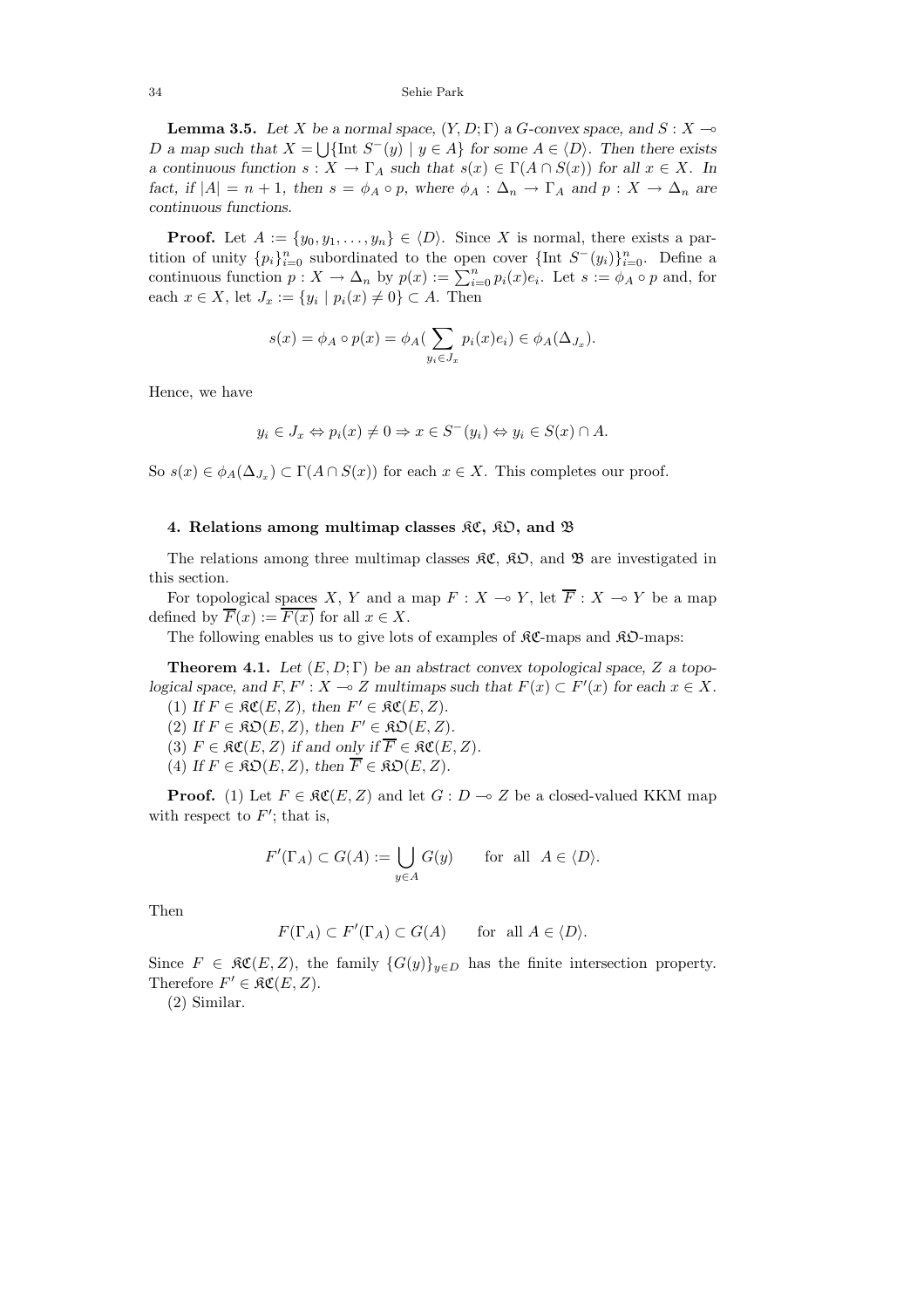(3) For 'if' part, let  $\overline{F} \in \mathfrak{RC}(E, Z)$  and let  $G : D \to Z$  be a closed-valued KKM map with respect to  $F$ ; that is,

$$
F(\Gamma_A) \subset G(A)
$$
 for all  $A \in \langle D \rangle$ .

Since  $G(A)$  is closed, we immediately have

 $F(\Gamma_A) \subset \overline{F}(\Gamma_A) \subset \overline{F(\Gamma_A)} \subset \overline{G(A)} = G(A)$  for all  $A \in \langle D \rangle$ *.* 

Since  $\overline{F} \in \mathfrak{RC}(E, Z)$ , the family  $\{G(y)\}_{y \in D}$  has the finite intersection property. Therefore  $F \in \mathfrak{RC}(E, Z)$ .

The 'only if' part follows from (1).

(4) This follows from (2).

**Example 4.1.** Let  $(X, D; \Gamma)$  be a *G*-convex space and *Z* a Hausdorff convex space. Then any Kakutani map belongs to  $\mathfrak{A}_{c}^{\kappa}(X, Z) \subset \mathfrak{K}\mathfrak{C}(X, Z) \cap \mathfrak{K}\mathfrak{O}(X, Z)$  by Lemma 3.1(3). Now, by Theorem 4.1(3), any u.s.c. map  $F : X \to Z$  having nonempty convex values belongs to  $\mathcal{RC}(X, Z)$  whenever *Z* is compact.

**Theorem 4.2.** *Let* (*E,D*; Γ) *be an abstract convex space, Z a topological space, and*  $F: E \to Z$ *. Suppose that for any*  $A \in \langle D \rangle$  *with*  $|A| = n + 1$ *, the set*  $F(\Gamma_A)$  *in its induced topology is a normal space. If*  $F \in \mathfrak{RC}(E, Z)$ , then  $F \in \mathfrak{RO}(E, Z)$ . The *converse also holds.*

**Proof.** Let  $F \in \mathfrak{RC}(E, Z)$  and  $G : D \to Z$  an open-valued KKM map with respect to *F*. Let  $A \in \langle D \rangle$ . Then  $F(\Gamma_A) \subset G(A)$ . Since  $\{F(\Gamma_A) \cap G(y)\}_{y \in A}$  is an open cover of the normal space  $F(\Gamma_A)$ , by Lemma 3.3, there exists an open cover  ${V_y}_{y \in A}$  of  $F(\Gamma_A)$  such that  $\overline{V_y} \subset G(y)$ , where  $\overline{V_y}$  is the intersection of  $F(\Gamma_A)$  and a closed subset of *Z* and we denote this closed set by  $\overline{V_y}$ . Let  $H : D \to Z$  be a map defined by

$$
H(y) := \begin{cases} \overline{V}_y & \text{for } y \in A; \\ Z & \text{for } y \in D \setminus A. \end{cases}
$$

Then *H* is a closed-valued KKM map with respect to *F*. Since  $F \in \mathfrak{RC}(E, Z)$ ,  ${H(y)}_{y\in D}$  has the finite intersection property. Hence  $\bigcap_{y\in A} G(y) \supset \bigcap_{y\in A} H(y) \neq \emptyset$ . Therefore,  ${G(y)}_{y\in D}$  has the finite intersection property. This establishes the first assertion.

Conversely, let  $F \in \mathfrak{RO}(E, Z)$  and  $G : D \to Z$  a closed-valued KKM map with respect to *F*. Let  $A \in \langle D \rangle$ . Then  $F(\Gamma_A) \subset G(A)$ . Since  $\{F(\Gamma_A) \cap G(y)\}_{y \in A}$  is a finite family of closed subsets of the normal space  $F(\Gamma_A)$ , by Lemma 3.4, there exists a family  ${U_y}_{y \in A}$  of open subsets of  $F(\Gamma_A)$  such that  $G(y) \subset U_y$  for all  $y \in A$  and for every  $J \subset A$ , we have  $\bigcap_{z \in J} U_z \neq \emptyset$  iff  $\bigcap_{z \in J} G(z) \neq \emptyset$ . Let  $H : D \multimap Z$  be a map defined by

$$
H(y) := \begin{cases} U_y & \text{for } y \in A; \\ Z & \text{for } y \in D \setminus A. \end{cases}
$$

Then *H* is an open-valued KKM map with respect to *F* as the first case. Since  $F \in \mathfrak{RO}(E, Z), \{H(y)\}_{y \in D}$  has the finite intersection property. Hence  $\bigcap_{y \in A} U_y \neq \emptyset$ . This is equivalent to  $\bigcap_{y\in A} G(y) \neq \emptyset$ . Therefore,  $\{G(y)\}_{y\in D}$  has the finite intersection property. This establishes the second assertion.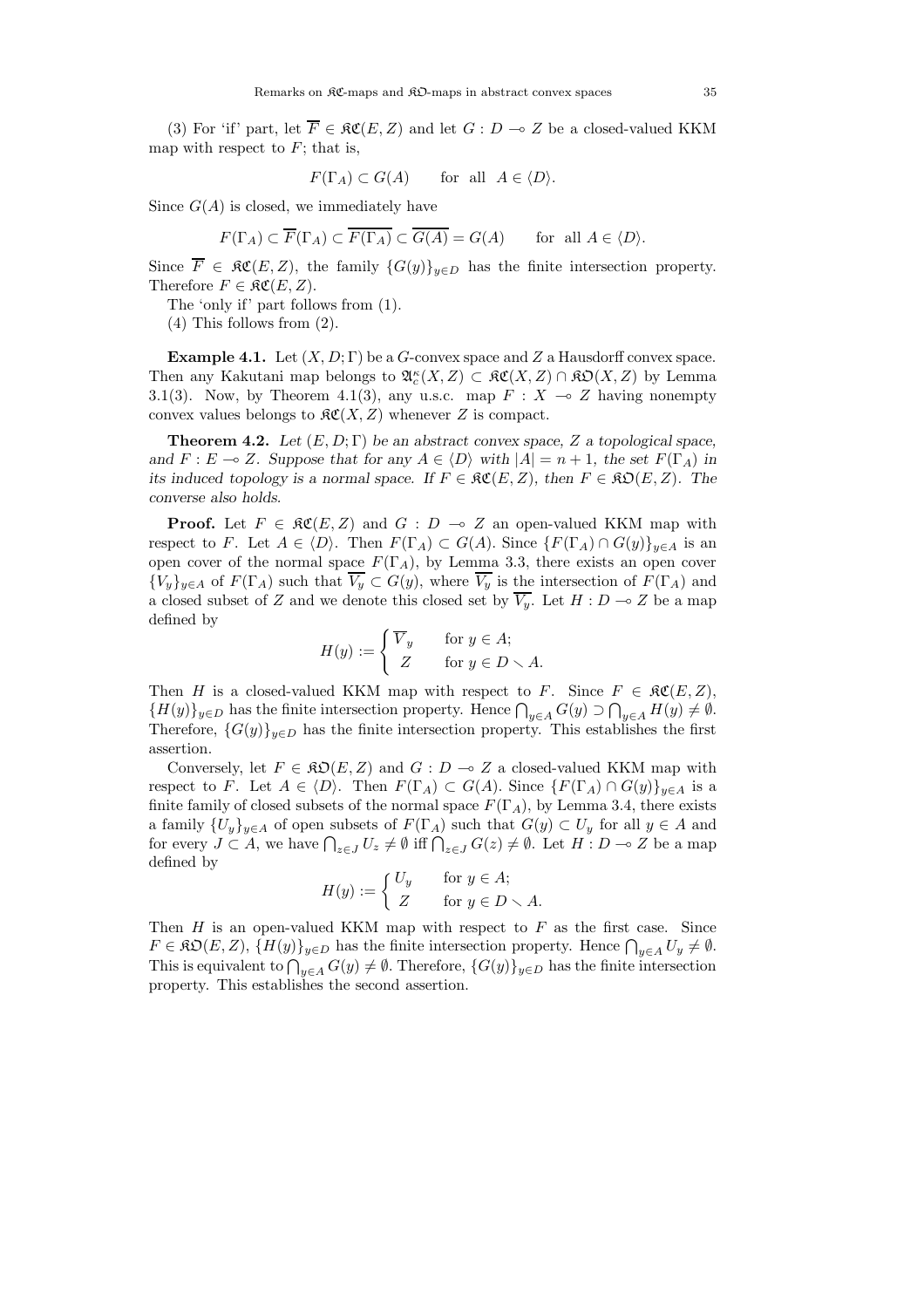**Remark.** Closely examining the above proof, for the converse case, we may assume the set  $\overline{F(\Gamma_A)}$  in its induced topology is a normal space. Therefore we have

**Corollary 4.3.** *Let*  $(E, D; \Gamma)$  *be an abstract convex space and Z a normal space. Then*  $\mathfrak{RO}(E, Z) \subset \mathfrak{RC}(E, Z)$ .

Similarly, we have

**Theorem 4.4.** Let  $(X, D; \Gamma)$  be a *G*-convex space, *Z* a topological space, and *F*: *X* → *Z. Suppose that for any*  $A \in \langle D \rangle$  *with*  $|A| = n + 1$ *, the set*  $K_A := F(\phi_A(\Delta_n))$ *in its induced topology is a normal space. If*  $F \in \mathfrak{RC}(X, Z)$ *, then*  $F \in \mathfrak{SO}(X, Z)$ *. The converse also holds.*

**Proof.** Let  $F \in \mathfrak{RC}(X, Z)$  [resp.  $F \in \mathfrak{RD}(X, Z)$ ] and  $G : D \to Z$  an open-valued [resp. a closed-valued] KKM map with respect to *F*. Let  $A \in \langle D \rangle$ . Then, follow the proof of Theorem 4.2 by replacing  $F(\Gamma_A)$  by  $K_A$ .

**Example 4.2.** If *Z* is Hausdorff, for any compact-valued u.s.c. map  $F: X \to Z$ , *K<sup>A</sup>* is compact and hence normal.

**Theorem 4.5.** *Let* (*X, D*; Γ) *be a G-convex space and Z a topological space. Then any map*  $F \in \mathfrak{B}(X, Z)$  *such that for any*  $A \in \langle D \rangle$  *with*  $|A| = n + 1$ *, the set*  $K_A := F(\phi_A(\Delta_n))$  *in its induced topology is a normal space, belongs to*  $\Re \mathfrak{C}(X, Z)$  ∩  $\mathfrak{K}\mathfrak{O}(X,Z)$ .

**Proof.** Let  $G: D \to Z$  be a closed-valued KKM map with respect to F. Suppose that the family  $\{G(x) \mid x \in D\}$  does not have the finite intersection property, that is, there exists an  $A := \{y_0, y_1, \ldots, y_n\} \in \langle D \rangle$  such that  $K_A := F(\phi_A(\Delta_n)) \subset F(\Gamma_A) \subset$  $G(A)$  and  $\bigcap_{i=0}^{n} G(y_i) = \emptyset$ . Then  $K_A = \bigcup_{i=0}^{n} (K_A \setminus G(y_i))$ . Let  $S: K_A \to A \subset D$ with  $S^{-}(y_i) := K_A \setminus G(y_i)$ . Since  $K_A$  is normal, by Lemma 3.5, there exists a continuous function  $p: K_A \to \Delta_n$  by  $p(z) := \sum_{i=0}^n p_i(z)e_i$ . Since  $F \in \mathfrak{B}(X, Z)$ , the composition  $p \circ F \circ \phi_A : \Delta_n \to \Delta_n$  has a fixed point  $a_0 \in p \circ F \circ \phi_A(a_0)$ . For a  $z \in$  $p^{-1}(a_0) \subset F \circ \phi_A(a_0) \neq \emptyset$  and  $J_z := \{i \mid p_i(z) \neq 0\}$ , we have  $i \in J_z$  iff  $z \in K_A \setminus G(y_i)$ , and so  $z \in \bigcap_{i \in J_z} K_A \setminus G(y_i)$ . Note that  $z \in F \circ \phi_A(\Delta_{J_z}) \subset \bigcup_{i \in J_z} G(y_i)$ , which is a contradiction. This shows  $F \in \mathcal{RC}(X, Z)$ . Now, by Theorem 4.2,  $F \in \mathcal{RD}(X, Z)$ .

**Remark.** Note that [4, Lemma 2.5] is for the case  $F \in \mathcal{RC}(X, Z)$  of Theorem 4.4, and we followed its proof. A similar proof works for the following:

**Theorem 4.6.** *Let*  $(X, D; \Gamma)$  *be a G*-convex space and *Z a* topological space. *Then those elements*  $F \in \mathfrak{B}(X, Z)$  *such that for any*  $A \in \langle D \rangle$  *with*  $|A| = n + 1$ *, the set*  $\overline{F(\phi_A(\Delta_n))}$  *in its induced topology is a normal space, belongs to*  $\Re\mathfrak{C}(X,Z)$ *.* 

The following improves Lemma 3.2(1):

**Corollary 4.7.** *Let* (*X, D*; Γ) *be a G-convex space and Z a normal space. Then*  $\mathfrak{B}(X,Z) \subset \mathfrak{K}\mathfrak{C}(X,Z).$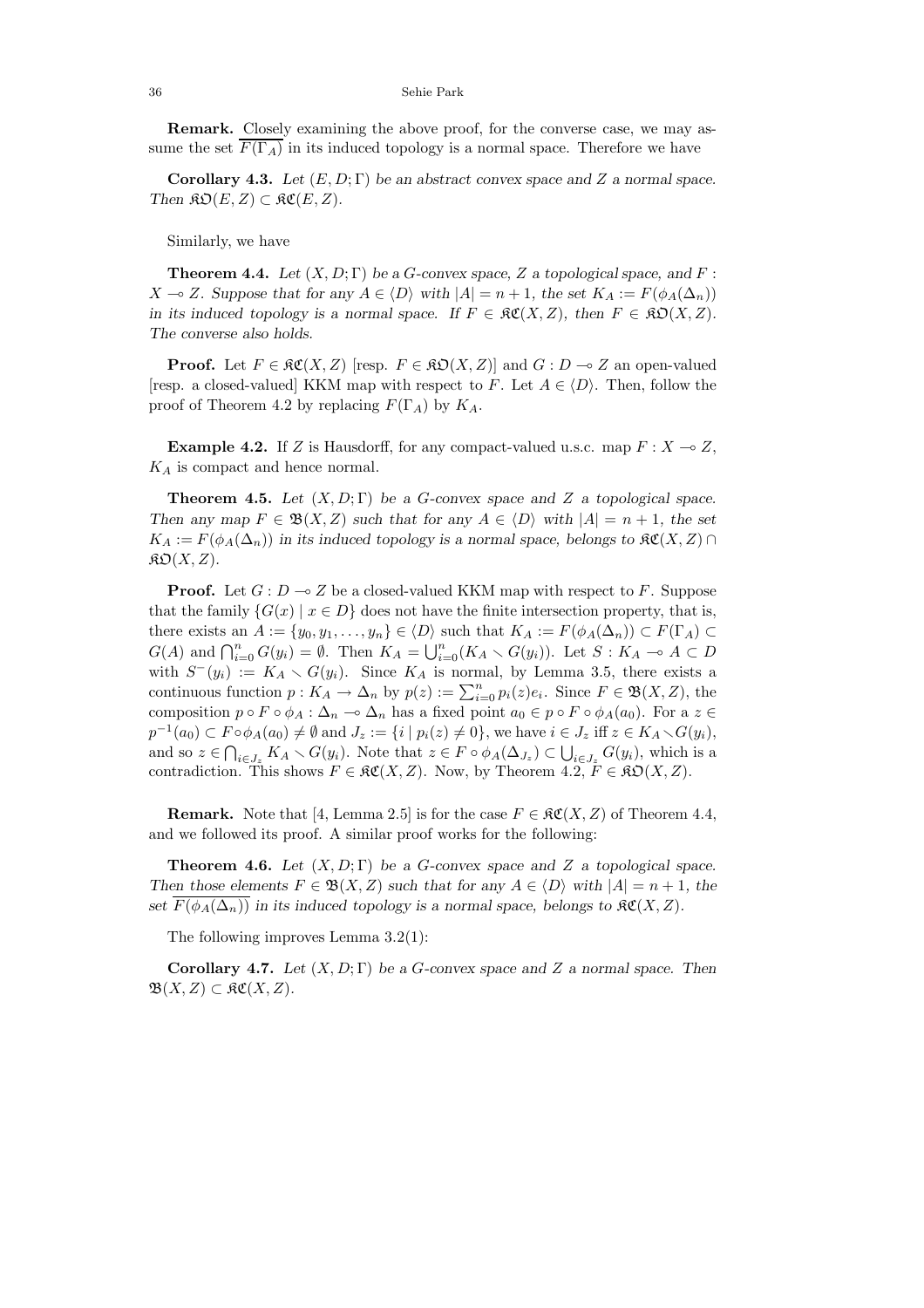**Corollary 4.8.** *Let* (*X, D*; Γ) *be a G-convex space and Z a Hausdorff space. Then*

(1) *every compact closed map*  $F \in \mathfrak{B}(X, Z)$  *belongs to*  $\mathfrak{RC}(X, Z) \cap \mathfrak{RO}(X, Z)$ *; and,* 

(2) *in the class of compact closed maps defined on a*  $G$ *-convex space*  $(X \supset D; \Gamma)$ *satisfying condition* (\*) *into Z,* we have  $\mathfrak{B}(X, Z) = \mathfrak{K}\mathfrak{C}(X, Z) = \mathfrak{K}\mathfrak{O}(X, Z)$ *.* 

**Proof.** (1) Since a compact closed map F is u.s.c. and compact-valued, F sends compact sets to compact sets. Therefore the set  $F(\phi_A(\Delta_n))$  is compact in the Hausdorff space *Z*. Hence, it is normal. Now, by Theorem 4.5, the conclusion follows.

(2) By (1),  $\mathfrak{B}(X, Z) \subset \mathfrak{K}(X, Z) \cap \mathfrak{K}(\mathfrak{O}(X, Z)$ . By Lemma 3.2(3),  $\mathfrak{K}(X, Z) \subset$  $\mathfrak{B}(X,Z)$ . Moreover, by Theorem 4.4,  $\mathfrak{K}(X,Z) = \mathfrak{K}(\mathfrak{D}(X,Z))$ . Therefore, the conclusion follows.

Recall that a convex space  $(X \supset D; \Gamma)$  satisfies the condition  $(*)$ .

**Corollary 4.8.** *Let*  $(X \supset D; \Gamma)$  *be a convex space and Z a Hausdorff space. Then, in the class of compact closed maps*  $F: X \to Z$ , we have  $\mathfrak{B}(X, Z) = \mathfrak{K}\mathfrak{C}(X, Z) =$  $\mathfrak{K}\mathfrak{O}(X,Z)$ .

### **5. Remarks on examples of** KC

In Sections 3 and 4, we obtained mutual relations among multimap classes  $\mathfrak{K}\mathfrak{C}$ ,  $\mathcal{R}D$ , and  $\mathcal{B}$  when those maps are closed or compact or the ones having normal ranges. Without such restrictions, it seems to be hard to establish any other conclusion.

In 2002, Jeng, Huang, and Zhang [6] obtained some interesting examples of KCmaps. This section is concerned with comments on their results.

**(I)** [6, Theorem 2.2] Let X and Y be two convex spaces and  $F : X \rightarrow Y$  satisfy that  $\overline{F(C)}$  is convex for any convex subset C of X. Then  $F \in \mathfrak{RC}(X,Y)$ .

Closely examining the proof of the above, we can see the following:

**(I)**<sup> $\prime$ </sup> Let X and Y be two convex spaces and  $F : X \rightarrow Y$  satisfy that  $F(C)$  is convex for any convex subset C of X. Then  $F \in \mathfrak{RC}(X,Y) \cap \mathfrak{KD}(X,Y)$ .

**(II)** [6, Theorem 2.3] Let X be a nonempty interval of  $\mathbb{R}$  and Y a topological space. If  $F: X \to Y$  satisfies that  $\overline{F([a, b])}$  is connected for any  $a, b \in X$  with  $a < b$ , then  $F \in \mathfrak{RC}(X,Y).$ 

Similarly, we have

**(II)**<sup> $\prime$ </sup> Let X be a nonempty interval of R and Y a topological space. If  $F: X \rightarrow Y$ satisfies that  $F([a, b])$  is connected for any  $a, b \in X$  with  $a < b$ , then  $F \in \mathfrak{RC}(X, Y) \cap Y$  $\mathfrak{K}\mathfrak{O}(X,Y)$ .

**Example 5.1** [2]. Let  $X = [0, 1]$  with the usual topology, and let  $F: X \to X$  be defined as

$$
F(x) := \begin{cases} \{|\sin 1/x|\}, & \text{for } x \in (0,1]; \\ 0, & \text{for } x = 0. \end{cases}
$$

This example was originally given in [2] to show that  $\mathcal{RC}(X, X) \supsetneq \mathfrak{A}_c^{\kappa}$ . Now it is also an example of  $(II)$  and  $(II)'$ .

Note that the converses of  $(II)$  and  $(II)'$  are not true: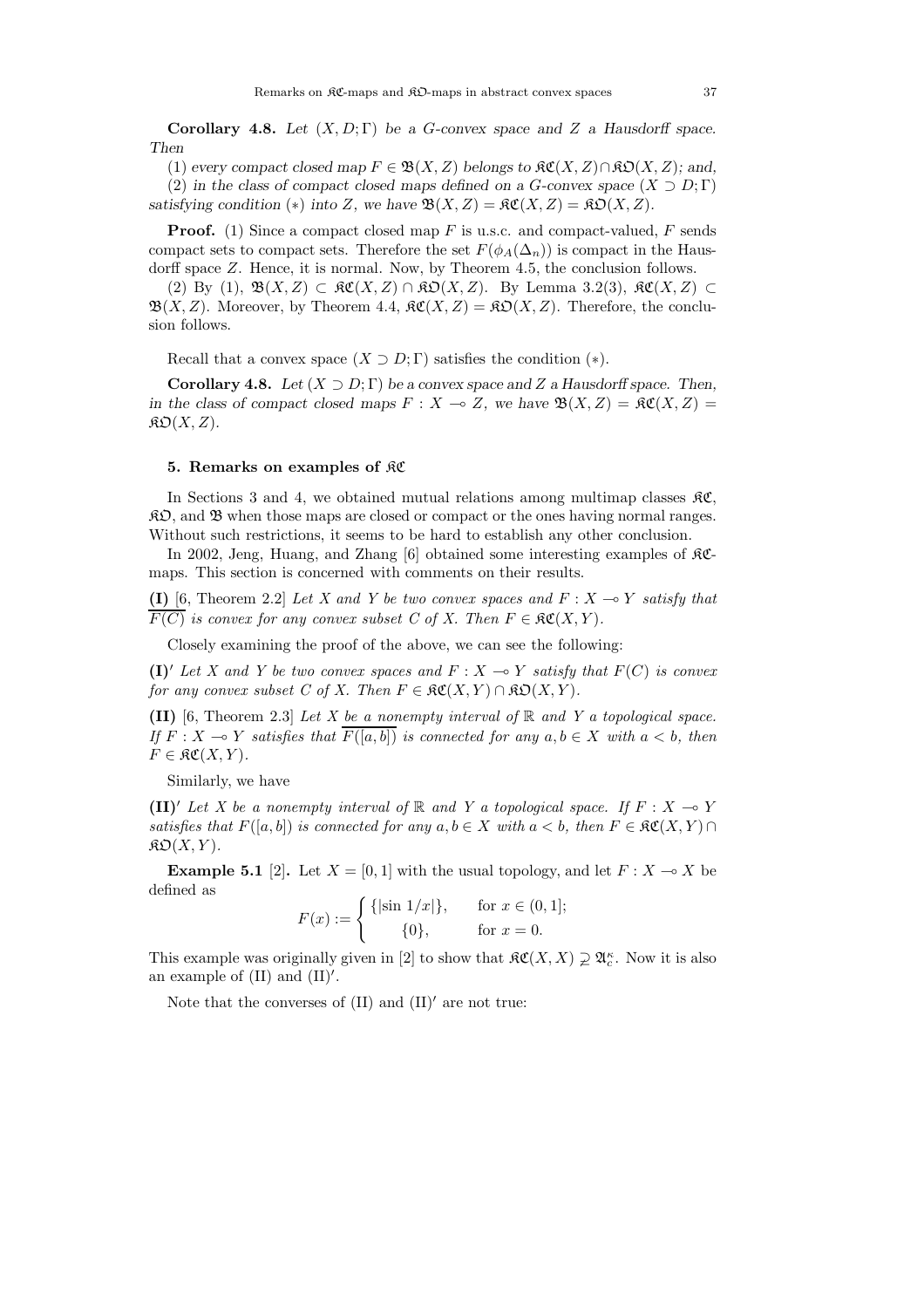**Example 5.2** [6]. Let  $F : [0, 1] \rightarrow [0, 1]$  be defined by  $F(0) := \{0, 1\}$  and  $F(x) :=$  $\{1\}$  for  $x \in (0,1]$ . Since *F* has a continuous selection *f* such that  $f(x) = 1$  for all  $x \in [0, 1].$ 

**(III)** [6, Theorem 2.4] Let X be any convex space and  $F \in \mathfrak{RC}(X, Y)$  such that  $\overline{F(x)}$ is connected for any  $x \in X$ . Then  $\overline{F(C)}$  is connected for any convex subset C of X.

Closely examining the proof of the above, we can see the following:

**(III)**<sup> $\iota$ </sup> Let X be any convex space and  $F \in \mathfrak{RC}(X, Y)$  or  $F \in \mathfrak{RO}(X, Y)$  such that  $F(x)$  is connected for any  $x \in X$ . Then  $F(C)$  is connected for any convex subset C of  $X$ .

In [6], the following characterization of single-valued functions in the  $\mathcal{RC}$  is obtained as an immediate consequence of (II) and (III):

**(IV)** [6, Theorem 2.5] Let X be a nonempty interval of  $\mathbb{R}$ , Y a topological space and  $f: X \to Y$ . Then  $f \in \mathfrak{RC}(X, Y)$  if and only if  $\overline{f([a, b])}$  is connected for any  $a, b \in X$ with  $a < b$ .

As an immediate consequence of  $(II)'$  and  $(III)'$ , we have

**(IV)**<sup> $\prime$ </sup> Let X be a nonempty interval of R, Y a topological space and  $f : X \rightarrow Y$ . Then  $f \in \mathfrak{RC}(X, Y) \cup \mathfrak{RO}(X, Y)$  if and only if  $f([a, b])$  is connected for any  $a, b \in X$ with  $a < b$ .

## **6. Historical remarks on** KC**,** KO**, and** B

1. At the Halifax conference in 1991, the author [10] first named the KKM theory as the research area on applications of various equivalent formulations of the classical KKM theorem.

2. In 1993, the author [11] introduced the admissible class  $\mathfrak{A}_{c}^{\kappa}(X,Y)$  of multimaps  $X \rightarrow Y$  between topological spaces and gave examples of multimaps belonging to the class.

3. In the same year, the author initiated the study of generalized convex spaces and various subclasses of the admissible class. Consequently, we could generalize the KKM theory to *G*-convex spaces; see [22-24] for earlier developments.

4. In 1994, the author [12] showed that fundamental results in the KKM theory can be obtained in far-reaching generalized forms related to  $\mathfrak{A}_{c}^{\kappa}(X,Y)$  and that this class has the KKM property when *X* is a convex space and *Y* is a Hausdorff space as follows:

**Corollary 2** [12]**.** *Let*  $(X, D)$  *be a convex space, Y a Hausdorff space,*  $F \in$  $\mathfrak{A}_{c}^{\kappa}(X, Y)$ , and  $H: D \to 2^{Y}$  such that, for any  $N \in \langle D \rangle$ ,  $F(\text{co } N) \subset H(N)$ . Then *the family*  $\{\overline{Hx} : x \in D\}$  *has the finite intersection property.* 

5. Motivated by this, Chang and Yen [2] in 1996 defined the KKM class of maps on convex subsets of topological vector spaces. Naturally, their  $\mathfrak{KC}$  class contains  $\mathfrak{A}^{\kappa}_c$ class under the hypothesis of the above corollary, but no significant proper example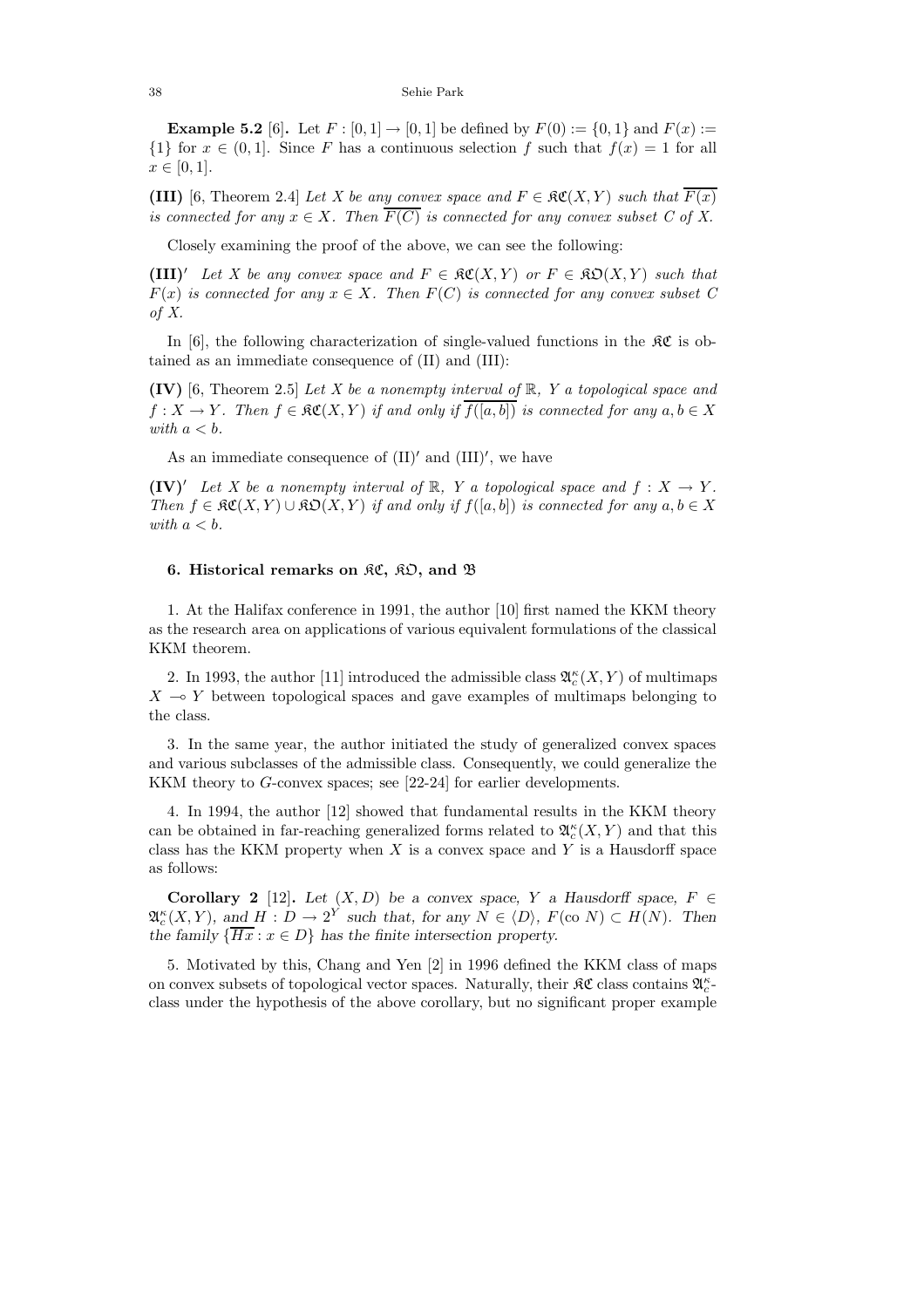of the former not in the latter was found. Note that Example 5.1 was the only one in their class not belonging to  $\mathfrak{A}_{c}^{\kappa}$ .

6. In the same year, Chang and Yen [2] introduced the concept of *s*-KKM map. A large number of authors followed their way and tried to rewrite many known results in the KKM theory using this concept or its modifications like *S*-KKM class.

7. On the other hand, the author [13] extended the  $\mathfrak{A}_{c}^{\kappa}$ -class to the 'better' admissible B-class on convex spaces, supplied a large number of examples, and showed that, in the class of compact closed multimaps from convex spaces into Hausdorff spaces, two subclasses  $\mathfrak{B}$  and  $\mathfrak{K} \mathfrak{C}$  coincide.

8. For *G*-convex spaces, such multimap classes are extended and investigated by a number of authors.

9. In 2003, the author [16] introduced the classes  $\mathfrak{K}, \mathfrak{K} \mathfrak{C}, \mathfrak{K} \mathfrak{O}$  of multimaps from a *G*-convex spaces into a topological spaces. This is followed by H. Kim and the author [8].

10. In 2004, the author [17] showed that a compact closed *s*-KKM map from a convex subset of a t.v.s. into itself belongs to B. Note that the convexity is redundant.

11. In 2005, H. Kim [7] showed that two classes KKM and *s*-KKM of multimaps from a convex space into a topological space are identical whenever *s* is surjective [this is the only case *S*-KKM is meaningful].

12. Recently, in [18], we observed that any *S*-KKM class on abstract convex spaces is included in the  $\mathcal{RC}$  class.

#### **References**

- [1] N. Bourbaki, *Topologie Générale*, Paris, Hermann, 1939-1940.
- [2] T.-H. Chang, C.-L. Yen, *KKM property and fixed point theorems*, J. Math. Anal. Appl. **203** (1996), 224–235.
- [3] T.-H. Chang, C.-L. Yen, *Generalized KKM theorem and its applications*, Banyan Math. J. **2** (1996), 21–28.
- [4] M. Fakhar and J. Zafarani, *Fixed point theorems and quasi-variational inequalities in* G*convex spaces*, Bull. Belg. Math. Soc. **12** (2005), 235–247.
- [5] Ky Fan, *A generalization of Tychonoff 's fixed point theorem*, Math. Ann. **142** (1961), 305–310.
- [6] J.-C. Jeng, Y.-Y. Huang, and H.-L. Zhang, *Characterization of maps having the KKM property,* Soochow J. Math. **28** (2002), 329–338.
- [7] H. Kim, *KKM property, S-KKM property and fixed point theorems*, Nonlinear Anal. **63** (2005), e1877–e1884.
- [8] H. Kim and S. Park, *Remarks on the KKM property for open-valued multimaps on generalized convex spaces*, J. Korean Math. Soc. **42** (2005), 101–110.
- [9] S. Lefschetz, *Algebraic Topology*, Amer. Math. Soc. Colloq. Pub. XXVII, Amer. Math. Soc., New York, 1942.
- [10] S. Park, *Some coincidence theorems on acyclic multifunctions and applications to KKM theory*, in: Fixed Point Theory and Applications (K.-K. Tan, ed.), 248–277, World Sci. Publ., River Edge, NJ, 1992.
- [11] S. Park, *Fixed point theory of multifunctions in topological vector spaces*, II, J. Korean Math. Soc. **30** (1993), 413–431.